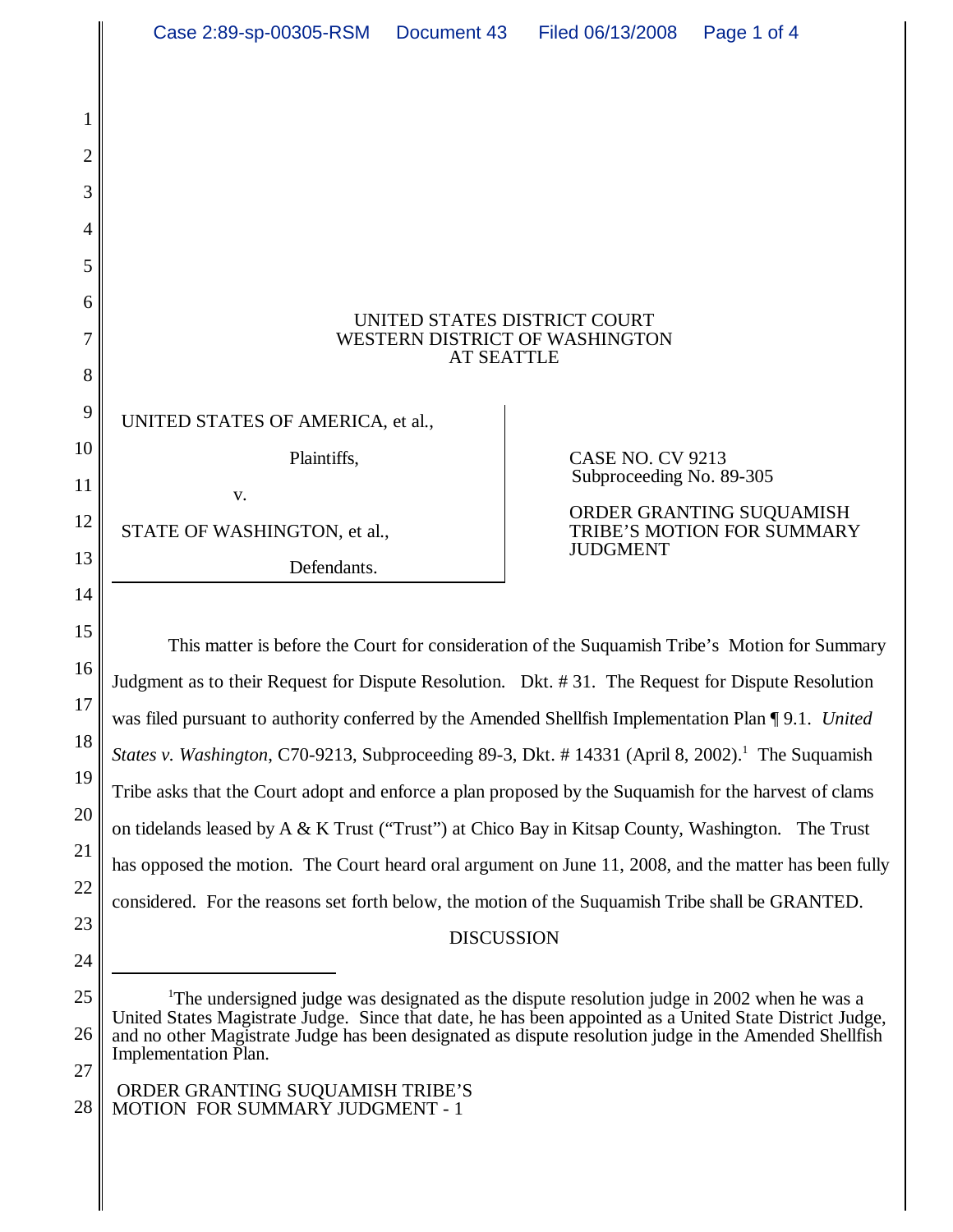1 2 3 4 5 6 7 This is the second time these parties have been before the Court regarding the Suquamish Tribe's treaty harvest of clams from tidelands leased by A & K Trust. *See*, Subproceeding 89-303. In the prior dispute, regarding the Trust's leased tidelands at Erland's Point, the Court found that the clam beds there did not qualify as "existing beds on property owned or leased by Growers licensed by the State of Washington", as set forth in § 6.1 of the Revised Shellfish Implementation Plan. C70-9213, Subproceeding 89-303, Dkt. # 31, p. 6 (May 28, 2004). The Suquamish Tribe was therefore entitled to exercise its treaty-based right to harvest clams from those tidelands.

8 9 10 11 12 13 14 15 16 17 18 Three years later, the Tribes, the State of Washington, the United States, and certain shellfish growers reached an agreement, formalized in a Settlement Agreement which was filed with the Court on June 20, 2007. C70-9213, Subproceeding 89-3, Dkt. # 14476. The significant aspect of this Agreement is that the Tribes agreed that upon the fulfillment of certain contingencies, "any and all shellfish on 'covered tidelands' . . . are deemed as of the date of this Settlement Agreement to be 'staked and cultivated by citizens' for the purpose of implementing the Treaties. . ." Settlement Agreement, ¶ 6A. The designation of the "covered tidelands" as "staked and cultivated" thus brought those tidelands under the so-called Shellfish Proviso of the Stevans Treaties, which reserved to the Tribes the right of taking fish in common with all citizens of the Territory, "*Provided, however*, that they shall not take shellfish from any beds staked or cultivated by citizens." *United States v. Washington*, 157 F. 3d 630, 638 (9th Cir. 1998).

19 20 21 22 23 24 25 26 Apparently relying on the designation of "covered tidelands" as "staked and cultivated" beds in the Settlement Agreement, the Trust denied the Suquamish Tribe access to tidelands leased by the Trust at Chico Bay. The Tribe filed a Request for Dispute Resolution regarding these tidelands on June 14, 2007, and requested a preliminary injunction to enjoin any party from harvesting the clams until the matter could be resolved. The Trust and the Tribe stipulated to such an injunction, and as the additional party Clam Acres had not appeared in opposition, the injunction was entered. Dkt. ## 9, 13. The Tribe now seeks summary judgment on the issue presented in the Request for Dispute Resolution; that is, whether the designated tidelands leased by the Trust at Chico Bay are subject to treaty harvest by the

# ORDER GRANTING SUQUAMISH TRIBE'S MOTION FOR SUMMARY JUDGMENT - 2

27

28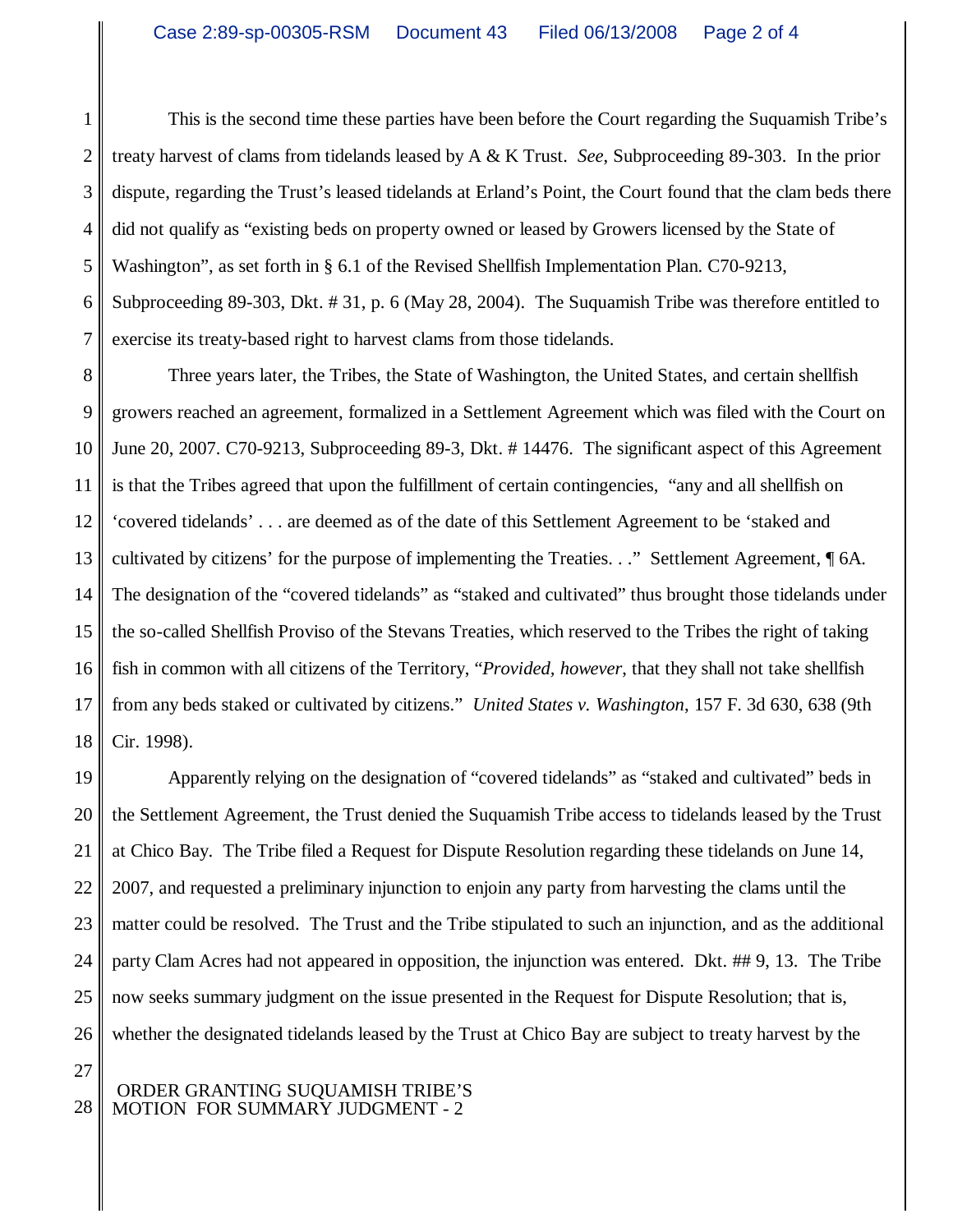Tribe, and whether the Tribe's proposal for organizing that harvest should be adopted.

1

2 3 4 5 6 7 8 In opposing the motion, the Trust first asserts that there are issues of fact as to whether it is entitled to intervene and participate in the Settlement Agreement. However, the Court has by separate Order granted the Suquamish Tribe's motion to deny the Trust's Notice and Request to Intervene in the Settlement Agreement. The Trust's tidelands at Chico Bay therefore do not qualify as "covered tidelands" within the meaning of that Agreement. In the absence of such qualification, this matter, like the previous dispute between the Tribe and the Trust, is governed by the terms of the Amended Shellfish Implementation Plan ("the Plan").

9 10 11 12 13 14 15 16 The Plan sets forth a specific procedure by which a shellfish grower and a Tribe with a treatybased right to harvest naturally-occurring shellfish on tidelands owned or leased by that grower shall determine the Tribe's allocation of shellfish. Paragraph 6.1 of the Plan applies to shellfish beds on tidelands controlled by a grower who was licensed by the State of Washington as of August 28, 1995, the effective date of the original Shellfish Implementation Plan. The Court determined in the prior dispute between the Trust and the Suquamish Tribe that as of the relevant date, the Trust did not possess a grower's licence for the Erlands Point tidelands. Subproceeding C89-303, Dkt. # 31, p. 6. The Trust has submitted no evidence which would change that result for the Chico Bay tidelands.<sup>2</sup>

17 18 19 20 21 22 Shellfish beds which were not controlled by a licensed grower as of August 28, 1995 are addressed in ¶ 6.3 of the Plan. That paragraph sets forth specific procedures for a grower to give notice to Tribes who might be affected by the grower's aquatic farming activities on tidelands subject to that Tribe's treaty harvest rights. Nowhere has the Trust submitted any evidence that it has complied with the procedures set forth in  $\P$  6.3 of the Plan. Instead, the Trust has offered inadmissible evidence purporting to demonstrate its efforts to develop some unspecified tidelands as commercial shellfish beds.

#### 28 ORDER GRANTING SUQUAMISH TRIBE'S MOTION FOR SUMMARY JUDGMENT - 3

<sup>23</sup> 24 25 26 27  $2$  The Trust has submitted as evidence of its shellfish farming activities a hand written memo from Paul Taylor of Taylor Shellfish Farms. The memo states in part, "We seeded 100,000 clams in 1997" and "I know you had oysters planted and at least a couple of predator nets when we first looked at the ground." The Tribe has objected to this memo as inadmissible hearsay, and the Court agrees. Even if the memo could be considered, it does not constitute evidence of shellfish farming activity by the Trust at Chico Bay; it does not identify who "we" are nor state where the clams were seeded and predator nets placed. Further, the only date given, 1997, is post-Implementation Plan.